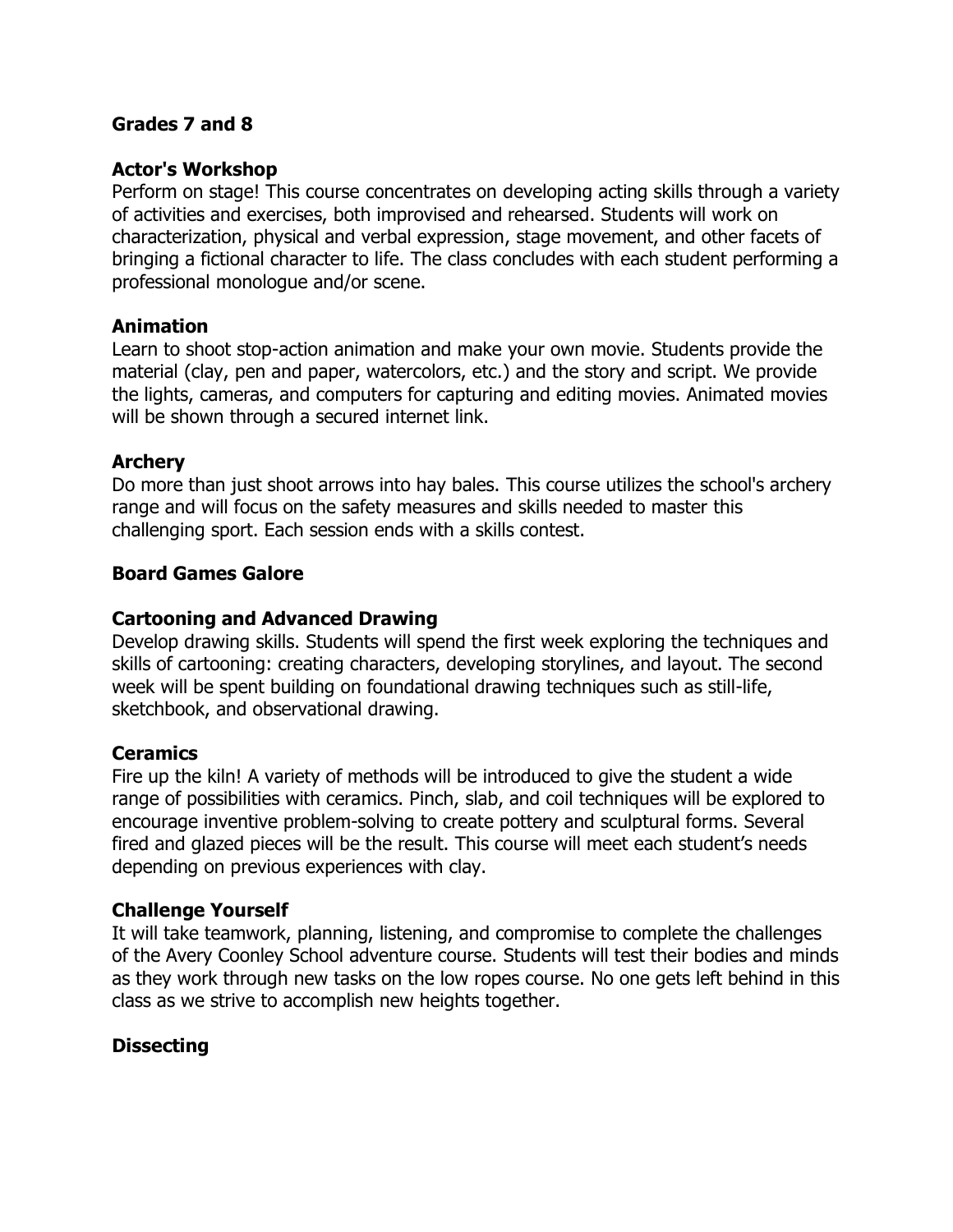Cut and learn! This zoology course will teach young scientists the inner workings of animals from worms to frogs through a combination of dissections on the computer monitor and the laboratory table.

## **Elementary Chemistry**

Explore the uses of chemistry in our everyday lives. In this introductory course, participants will experience such topics as the construction of a working battery, chromatography, and nucleation. Students will also engage in a series of lab investigations, which will include making Slime, Kinetic Sand, and Oobleck.

# **Fitness and Speed**

Get fit and fast! Participants will work on both of these physical attributes while strengthening their cardio-vascular systems. An excellent class for the competitive athlete or for the person looking for a fun way to maintain a healthy lifestyle.

# **GO for Beginners**

Learn the world's most popular board game. Invented 2,500 years ago Go (in Japan), Weiqi (in China), or Baduk (in Korea) is the oldest game that has been played continuously to the present day. Students will learn the rules and the basic strategies behind this fascinating game. Students will practice with Tesuji (clever play) puzzles, review games, and will apply the ancient proverb, "lose your first 50 games as quickly as possible.<sup>"</sup> Students will need to register for a free account with an online go server to fully participate. \*This class is for true beginners. Mr. Leesch is an enthusiastic student of the game but is an advanced beginner himself.

# **Guitar for Beginners**

All great musicians were beginners at some time. Who knows what learning to play this popular instrument will do for any child? In ten short lessons, students will be taught basic fingering, fretting, and strumming, using an acoustic guitar. They will also receive individual instructions to help them progress more quickly with these skills. Classroom guitars will be available or bring your own acoustic guitar from home.

# **Great Debaters**

Convince people to agree with your point of view. Students in this class will refine their skills in using logic and public speaking to develop oral arguments on debate topics ranging from historic contexts to current events. A great way to develop higher levels of thinking, to prepare for Forensics in high school, or to just be better at winning arguments with friends and family.

## **Hidden Universe**

Through a series of hands-on lab activities, students will be exposed to both beginning and advanced observation techniques, using the standard light microscope. Students will participate in on-campus "field trips," where they will explore biological sample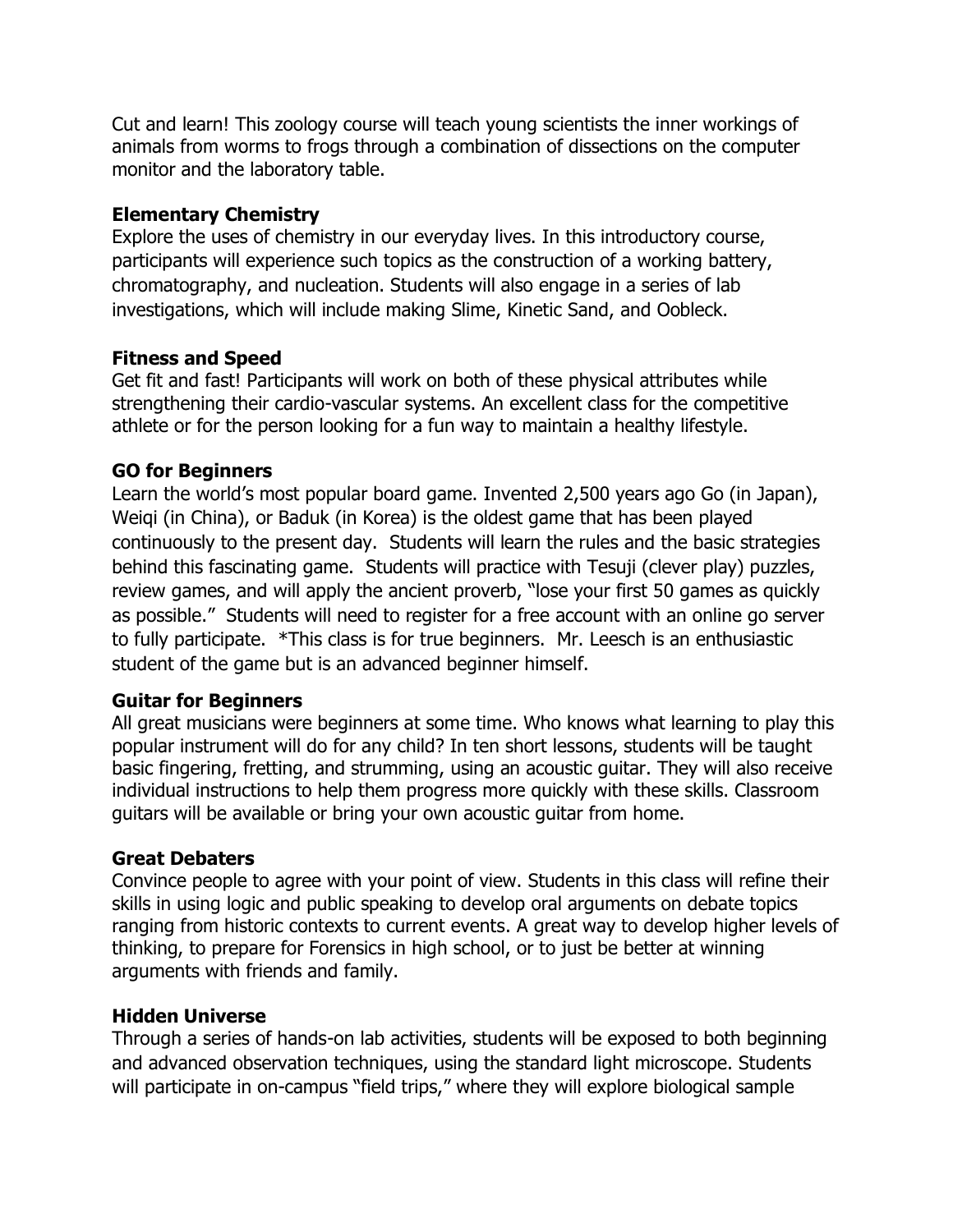gathering techniques, followed by direct examination under the microscope. Some topics of interest will include: Animal/ Plant Cells, pond water samples, polarized microscopy, micro-photography techniques, and more. Students will also have the opportunity to hatch and raise "Sea Monkeys," tracking their growth and development under the microscope, throughout the duration of the course.

#### **Intro to Psych**

Is the brain in charge of who you are and what you do? Begin to better understand human behavior by studying brain structure and brain chemistry. Learn how structure and chemistry affect a variety of areas, such as personality, motivation, cognition, consciousness, sensation and perception, memory, sleep, and language. A class designed to provide insight into what it means to be human.

# **Lights! Camera! Action! (Part 1) Lights! Camera! Action! (Part 2)**

Perform on the big screen! This course serves as an introduction to the art of making films and videos. The first week will focus on learning the basic techniques of filmmaking, with students creating short silent movies. The second week will incorporate sound as well as working in a group process of telling a story in a sound movie. Final productions will be available for viewing via a secure link. **Note:** LCA meets for two hours per day and is therefore priced as two courses.

## **Making a Music Video**

Develop the next music video hit! From idea and conception to choreography and postproduction, this course focuses on the creating of a music video. Team-taught by the ACS Director of Drama and an experienced choreographer educator, students will select one or more songs, write a script, act, shoot the video, and edit the final footage. Family and friends will be able to view the videos on a secured internet link.

## **Maneuvering Math**

Engage in solving intriguing problems. Students will challenge themselves in thoughtprovoking skill practice, projects, games, and activities to increase their understanding of math.

## **Makerspace**

Bring a city to life! Students will collaboratively select a city to recreate and then leverage the full capabilities of the ACS Makerspace to produce a scaled version complete with iconic buildings, roadways, people, and, of course, city noise and lights. These budding architects will lay out their structures using CAD software and fabricate them using a combination of 3D printing, laser cutting and other tools. After customizing their structures with paints and markers, they will add various electronic components to bring this project to life.

## **National Park Art**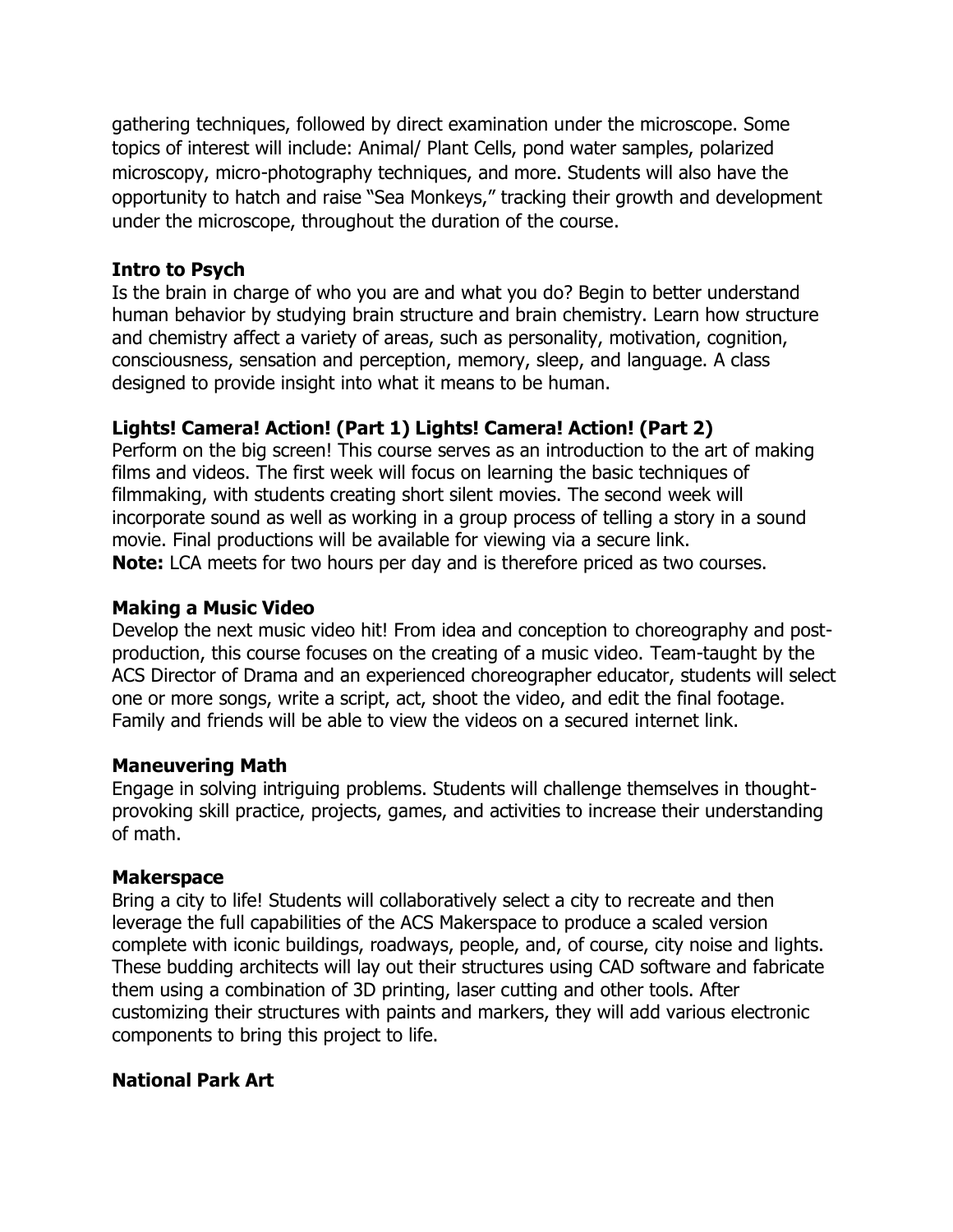Creatively capture the wondrous lands and animals from our United States National Parks. Art and science-based, this class is packed with art projects using paint, papers, pastels, maps, photographs, and print-made images. Curious collage ideas and varied natural materials encourage unique eye-catching creations.

#### **Orienteering**

Solve problems using the mind and body through the sport of orienteering. Students will solve problems by reading maps and using compasses and GPS devices while participating in treasure hunts, geocaching, and even an adventure race in the Maple Grove Forest Preserve (adjacent to the ACS campus). As they become more confident with their orienteering skills, the challenges will grow in complexity. They will create their own maps and courses for other students to follow. This class provides opportunities to develop skills in critical thinking, communication, and working in small groups while enjoying the great outdoors.

#### **Photography**

Develop your photography skills as the students are introduced to the art of the camera and darkroom techniques. This course will include such concepts as photograms, pinhole cameras, photo composition, and the chemistry needed to obtain aesthetic results. The course is limited to ten students, so early sign-up is crucial. Note: Cameras will be provided. There will be an additional \$20.00 fee for film and processing.

#### **Phun With Physics**

Can gravity be overcome? Find out in this exciting and fun introduction to physics. Using a hands-on approach, students will study the laws that govern aspects of the physical world such as gravity, electricity, and motion.

#### **Pickleball**

Ping-pong on the court. Players use an enlarged paddle to volley an enlarged ball over a net set on the gym floor while developing their eye/hand coordination and agility. This is a great game for all ages with skills that are also used in tennis.

#### **Plan New Worlds**

Become problem solvers and problem seekers. This class combines a creative problemsolving model and Bloom's taxonomy of the levels of thinking to provide students with a systemic approach to evaluate and act when faced with difficulties. Hypothetical problems may include but are not limited to, issues related to weightlessness, transportation, space colonies, robots, and the environment, which will help students gain new insights into the possibilities and challenges of the future while practicing valuable problem-solving skills that can be used in real life situations.

#### **Podcasting**

Share interest, share knowledge, share music, share anything: PODCAST! This class will teach students the basics of podcasting as they plan, research, script, and record their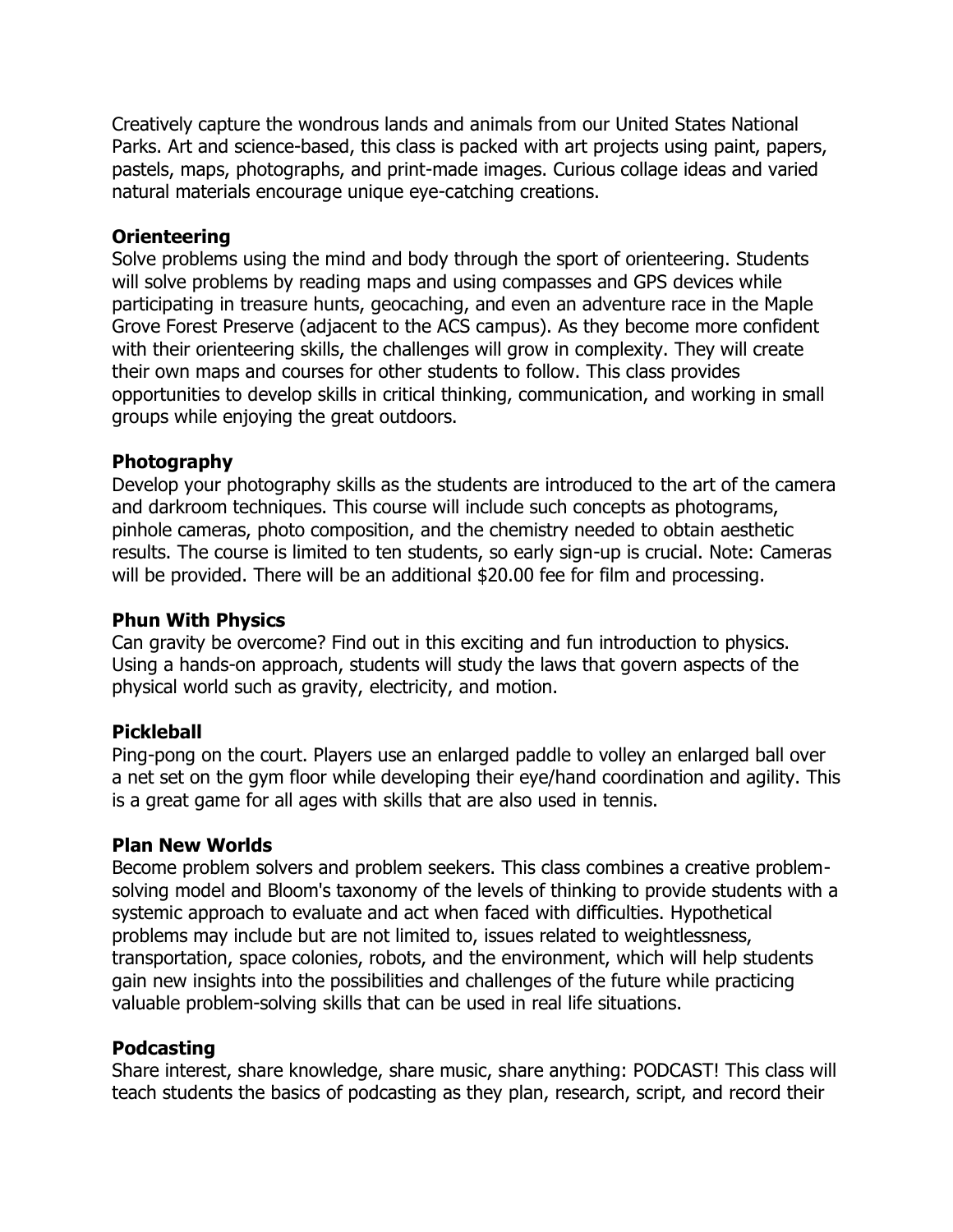own digital broadcasting program. Podcasts will be uploaded throughout the session to our own Blogspot website.

## **Robotics**

Design, build and program a vehicular robot using the LEGO Mindstorm EV3 kit. Students will learn how to use programming software to power their robot in order to complete challenges. Logic, creativity, problem-solving, STEM, and teamwork skills are evident during robot missions throughout the session.

# **Take a Chance**

Learn the math that helps us make decisions in an uncertain world. Through experiments and data analysis, students will learn how to predict outcomes, determine rational costs, and interpret statistical information. Students will learn why Vegas and lotteries are poor economic choices, how sports teams make decisions about plays and players, and how to simulate the outcomes of random events. Topics covered will include counting techniques, simple and compound probability, and expected value.

# **Theater Sports**

Whose line is it? This class emphasizes the building of skills in improvisational theater. Through theater games and drama exercises, students will learn to "act on their feet" and generate characters, situations, dialogue, and assorted ideas and themes generated on the spur of the moment. Students' experiences in the art of writingdirecting and acting without prior planning will culminate in an improv performance.

## **Volleyball**

Bump, set, spike! Add serving, and students are playing a very popular game filled with skill and strategy. This course is designed to have students work on basic skills and rules, so players of any ability can have fun and improve on the court.

## **WACS Newsroom**

Join the WACS news team and report on breaking news and special reports at Avery Coonley. Students will concentrate on writing news stories for newscasters, reporting on various happenings, and highlighting individuals. The class will also focus on creating an interesting documentary about life at the ACS Summer Program. Students will have the opportunity to participate in all facets of the team, from writing and reporting to shooting and editing.